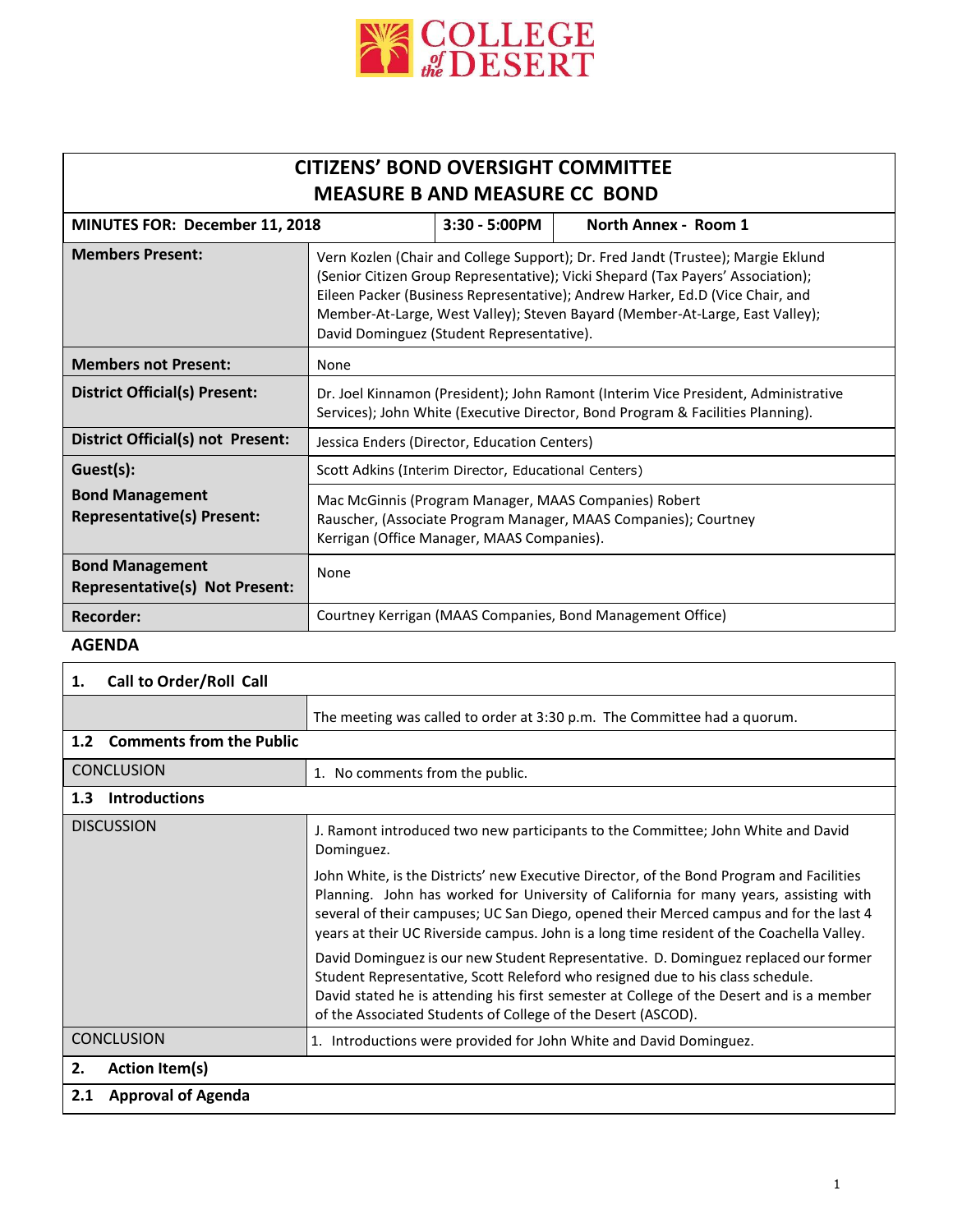

| <b>DISCUSSION</b>                                                                                                                                                                                                      | A motion was made by Chair, V. Kozlen to approve the December 11, 2018 Meeting<br>Agenda. V. Shepard seconded. All in favor. No opposed. No abstained. Motion was<br>passed.                                                                                                                                                                                                                                                                                                                                                                                                                                                                                                                     |                                         |                     |  |  |  |
|------------------------------------------------------------------------------------------------------------------------------------------------------------------------------------------------------------------------|--------------------------------------------------------------------------------------------------------------------------------------------------------------------------------------------------------------------------------------------------------------------------------------------------------------------------------------------------------------------------------------------------------------------------------------------------------------------------------------------------------------------------------------------------------------------------------------------------------------------------------------------------------------------------------------------------|-----------------------------------------|---------------------|--|--|--|
| <b>CONCLUSION</b>                                                                                                                                                                                                      | 1. December 11, 2018 Meeting Agenda was approved as presented.                                                                                                                                                                                                                                                                                                                                                                                                                                                                                                                                                                                                                                   |                                         |                     |  |  |  |
| <b>FOLLOW UP ITEMS</b>                                                                                                                                                                                                 |                                                                                                                                                                                                                                                                                                                                                                                                                                                                                                                                                                                                                                                                                                  | <b>PERSON RESPONSIBLE</b>               | <b>DEADLINE</b>     |  |  |  |
| 1.<br>Finalize and publish the December 11, 2018 meeting Agenda onto the<br><b>Bond website.</b>                                                                                                                       |                                                                                                                                                                                                                                                                                                                                                                                                                                                                                                                                                                                                                                                                                                  | C. Kerrigan                             | 12/2018             |  |  |  |
|                                                                                                                                                                                                                        | 2.2 Approval of Meeting Minutes                                                                                                                                                                                                                                                                                                                                                                                                                                                                                                                                                                                                                                                                  |                                         |                     |  |  |  |
| <b>DISCUSSION</b>                                                                                                                                                                                                      | A motion was made by Chair, V. Kozlen to approve the September 11, 2018 Meeting<br>Minutes. V. Shepard seconded. S. Bayard abstained. All in favor. No opposed.                                                                                                                                                                                                                                                                                                                                                                                                                                                                                                                                  |                                         |                     |  |  |  |
| <b>CONCLUSION</b>                                                                                                                                                                                                      | 1. September 11, 2018 Meeting Minutes was approved as presented.                                                                                                                                                                                                                                                                                                                                                                                                                                                                                                                                                                                                                                 |                                         |                     |  |  |  |
| <b>FOLLOW UP ITEMS</b>                                                                                                                                                                                                 |                                                                                                                                                                                                                                                                                                                                                                                                                                                                                                                                                                                                                                                                                                  | <b>PERSON RESPONSIBLE</b>               | <b>DEADLINE</b>     |  |  |  |
| Publish September 11, 2018 Meeting Minutes onto Bond site<br><u>1.</u>                                                                                                                                                 |                                                                                                                                                                                                                                                                                                                                                                                                                                                                                                                                                                                                                                                                                                  | C. Kerrigan                             | 12/15/18            |  |  |  |
| 3.0 Information Items(s)                                                                                                                                                                                               |                                                                                                                                                                                                                                                                                                                                                                                                                                                                                                                                                                                                                                                                                                  |                                         |                     |  |  |  |
| 3.1 COC Annual Report                                                                                                                                                                                                  |                                                                                                                                                                                                                                                                                                                                                                                                                                                                                                                                                                                                                                                                                                  |                                         |                     |  |  |  |
| <b>DISCUSSION</b>                                                                                                                                                                                                      | Draft copies of the 2017-2018 Citizens' Oversight Committee's Annual Report and<br>Outreach Distribution List were furnished to the Committee. J. Ramont requested they<br>review and provide their feedback to C. Kerrigan, no later than December 31, 2018.<br>The final version of the Annual Report will be disbursed at the March 12, 2019 meeting.<br>J. Ramont confirmed the final Annual Report is electronically sent by the District's Public                                                                                                                                                                                                                                          |                                         |                     |  |  |  |
| <b>CONCLUSION</b>                                                                                                                                                                                                      | Relation Office to those listed on the Outreach List.<br>1. Feedback of the 2017-2018 Annual Report and Outreach List is due 12/31/18.<br>2. Finalized edition will be furnished at the March 12, 2019 COC meeting.<br>3. The District's Public Relations Office sends the Annual Report by email and is also<br>posted on the Bond website.                                                                                                                                                                                                                                                                                                                                                     |                                         |                     |  |  |  |
| <b>FOLLOW UP ITEMS</b>                                                                                                                                                                                                 |                                                                                                                                                                                                                                                                                                                                                                                                                                                                                                                                                                                                                                                                                                  | <b>PERSON RESPONSIBLE</b>               | <b>DEADLINE</b>     |  |  |  |
| Review and feedback from Draft COC Annual Report & Distribution List.<br>1.<br><b>Final Annual Report furnished at next COC Meeting</b><br>2.<br><b>Bond Project Update &amp; Bond Project Financial Report</b><br>3.2 |                                                                                                                                                                                                                                                                                                                                                                                                                                                                                                                                                                                                                                                                                                  | <b>Committee Members</b><br>C. Kerrigan | 12/31/18<br>3/12/19 |  |  |  |
| <b>DISCUSSION</b><br><b>CONCLUSION</b>                                                                                                                                                                                 | M. McGinnis reviewed by PowerPoint the project and financial updates found on the<br>Bond Citizens' Oversight Committee Report dated December 11, 2018.<br>M. McGinnis then followed with the Campus Project Allocation Budget Report. The<br>updated one-page report lists the completed campus projects and the status of<br>project balance, budget variances, and fund status.<br>1. V. Kozlen posed the following question to J. Ramont; "Are you aware of any Bond<br>proceeds that were expended for purposes other than those set forth in Measure<br>B or Measure CC?" J. Ramont responded, "No".<br>2. V. Kozlen posed the next following question to J. Ramont; "Are you aware of any |                                         |                     |  |  |  |
|                                                                                                                                                                                                                        | Bond proceeds that were expended for any teacher or administrative salaries of<br>the College or for the operating expense?" J. Ramont responded, "No".                                                                                                                                                                                                                                                                                                                                                                                                                                                                                                                                          |                                         |                     |  |  |  |